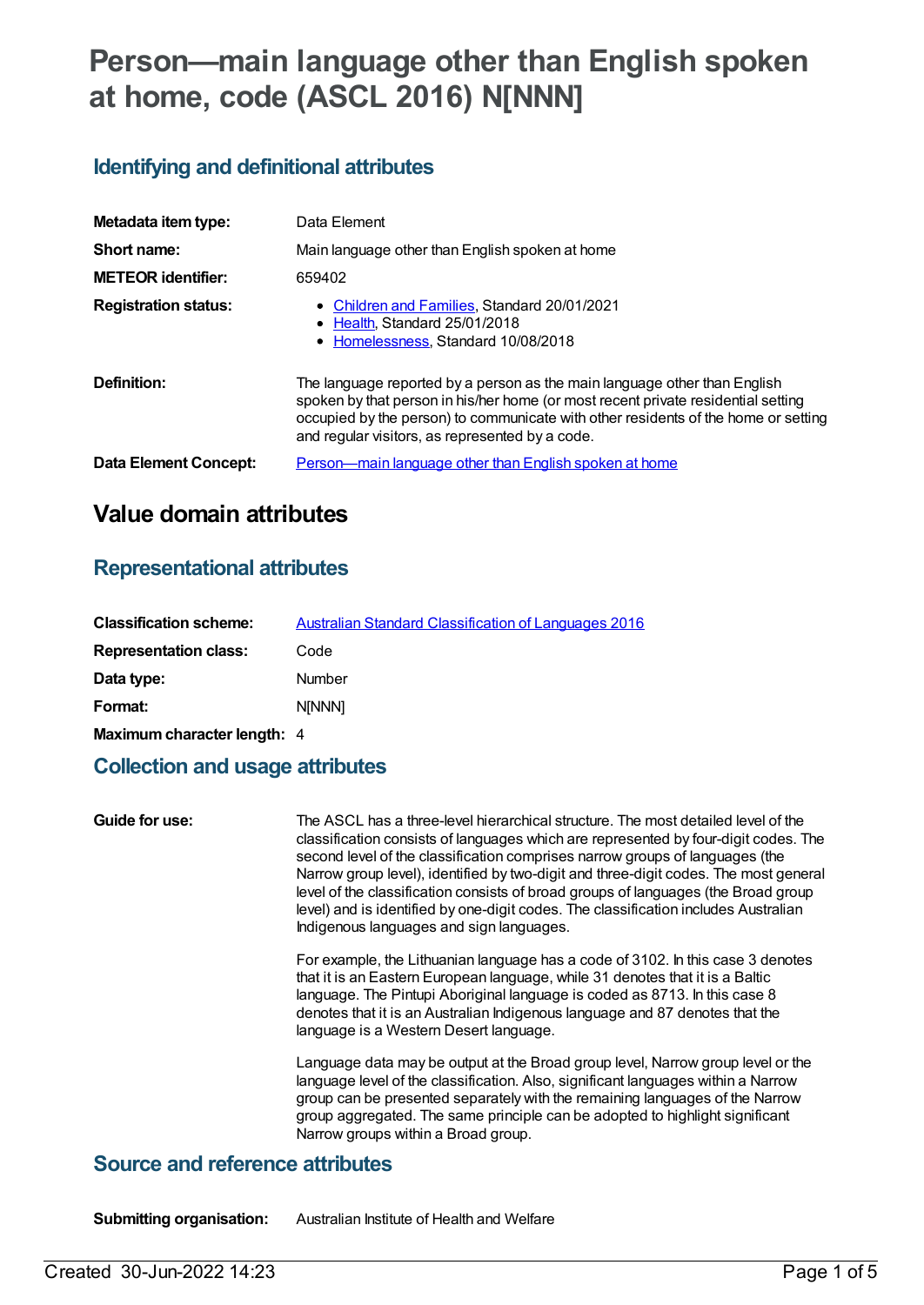# **Collection and usage attributes**

| <b>Collection methods:</b> | Where extensive data on main language other than English spoken at home is<br>needed, one of the two questions below may be used:                                                                         |
|----------------------------|-----------------------------------------------------------------------------------------------------------------------------------------------------------------------------------------------------------|
|                            | Alternative 1                                                                                                                                                                                             |
|                            | Do you/Does the person/Does (name)/ Will (name of child under two years) speak<br>a language other than English at home? (If more than one language, indicate the<br>language that is spoken most often.) |
|                            | No, (English only) [                                                                                                                                                                                      |
|                            | Yes, Mandarin []                                                                                                                                                                                          |
|                            | Yes, Italian []                                                                                                                                                                                           |
|                            | Yes, Arabic []                                                                                                                                                                                            |
|                            | Yes, Cantonese []                                                                                                                                                                                         |
|                            | Yes, Greek []                                                                                                                                                                                             |
|                            | Yes, Vietnamese []                                                                                                                                                                                        |
|                            | Yes, Spanish []                                                                                                                                                                                           |
|                            | Yes, Hindi []                                                                                                                                                                                             |
|                            | Yes, Tagalog []                                                                                                                                                                                           |
|                            | Yes, Other (please specify)                                                                                                                                                                               |
|                            | The above list includes languages based on their statistical frequency in Australia,<br>based on data from the Census of Population and Housing.                                                          |
|                            | Alternative 2                                                                                                                                                                                             |

Do you/Does the person/Does (name)/ Will (name of child under two years) speak a language other than English at home?

No, English only []

Yes, Other - please specify \_\_\_\_\_\_\_\_\_\_\_\_

Where there is no requirement for detailed language data, the following question may be suitable:

Do you/Does the person/Does (name)/ Will (name of child under two years) speak a language other than English at home?

No, English only []

Yes, Other []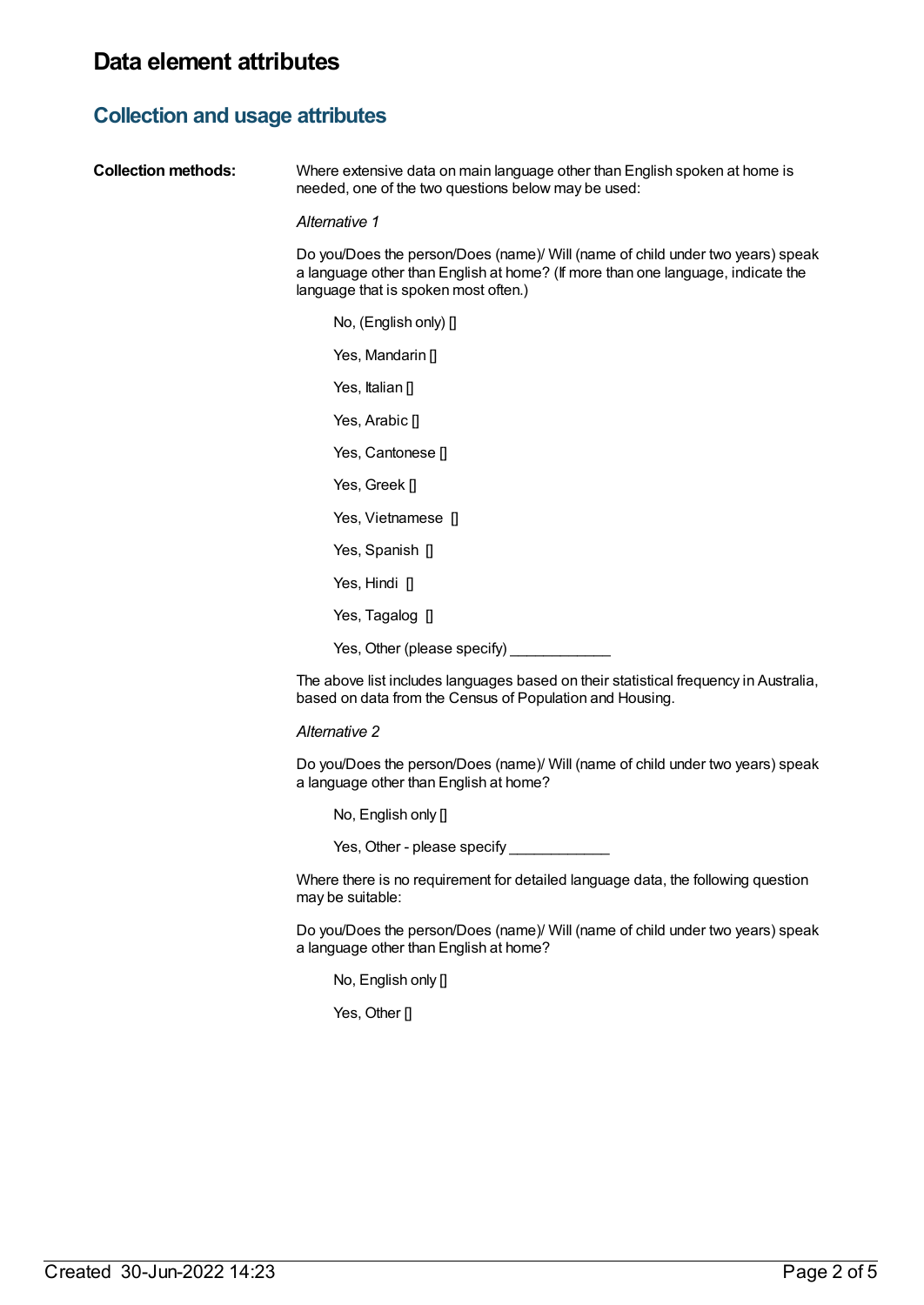**Comments:** This metadata item is consistent with that used in the Australian Bureau of Statistics's (ABS) Census of Population and Housing and is recommended for use whenever there is a requirement for comparison with Census data.

> This data element is important in identifying those people most likely to suffer disadvantage in terms of their ability to access services due to language and/or cultural difficulties. In conjunction with Indigenous status, Proficiency in spoken English and Country of birth this data element forms the minimum core set of cultural and language indicators recommended by the ABS.

Data on main language other than English spoken at home are regarded as an indicator of 'active' ethnicity and also as useful for the study of inter-generational language retention. The availability of such data may help providers of health and community services to effectively target the geographic areas or population groups that need those services. It may be used for the investigation and development of language services such as interpreter/ translation services.

# **Source and reference attributes**

| Submitting organisation:    | Australian Institute of Health and Welfare                                                                                                |
|-----------------------------|-------------------------------------------------------------------------------------------------------------------------------------------|
| <b>Reference documents:</b> | Australian Bureau of Statistics 2016a. Australian Standard Classification of<br>Languages (ASCL) 2016. ABS cat. no.1267.0. Canberra: ABS. |
|                             | Australian Bureau of Statistics 2016b. Language Standards 2016. ABS cat.<br>no.1200.0.55.005. Canberra: ABS.                              |

### **Relational attributes**

| Related metadata                                            | Supersedes Person—main language other than English spoken at home, code                                                                                                                                                                                             |
|-------------------------------------------------------------|---------------------------------------------------------------------------------------------------------------------------------------------------------------------------------------------------------------------------------------------------------------------|
| references:                                                 | (ASCL 2011) NN{NN}                                                                                                                                                                                                                                                  |
|                                                             | • Children and Families, Superseded 20/01/2021<br>• Community Services (retired), Standard 13/10/2011<br>• Disability, Standard 13/08/2015<br>• Health, Superseded 25/01/2018<br>• Homelessness, Superseded 10/08/2018<br>• Housing assistance, Standard 13/10/2011 |
|                                                             | See also Person-preferred language, code (ASCL 2016) NJNNN]                                                                                                                                                                                                         |
|                                                             | • ACT Health (retired), Candidate 08/08/2018<br>• Health, Standard 25/01/2018<br>• Tasmanian Health, Standard 27/06/2017                                                                                                                                            |
|                                                             | See also Person-proficiency in spoken English, code N                                                                                                                                                                                                               |
|                                                             | • Health, Recorded 15/11/2021<br>• Homelessness, Standard 10/08/2018                                                                                                                                                                                                |
| <b>Implementation in Data Set</b><br><b>Specifications:</b> | Child protection (CP) client file clusterChildren and Families, Superseded<br>03/11/2021                                                                                                                                                                            |
|                                                             | Child protection (CP) client file clusterChildren and Families, Standard<br>03/11/2021                                                                                                                                                                              |
|                                                             | Dementia NBPDSHealth, Recorded 15/11/2021                                                                                                                                                                                                                           |
|                                                             | National Bowel Cancer Screening Program NBEDS 2018-19Health,<br>Superseded 12/12/2018                                                                                                                                                                               |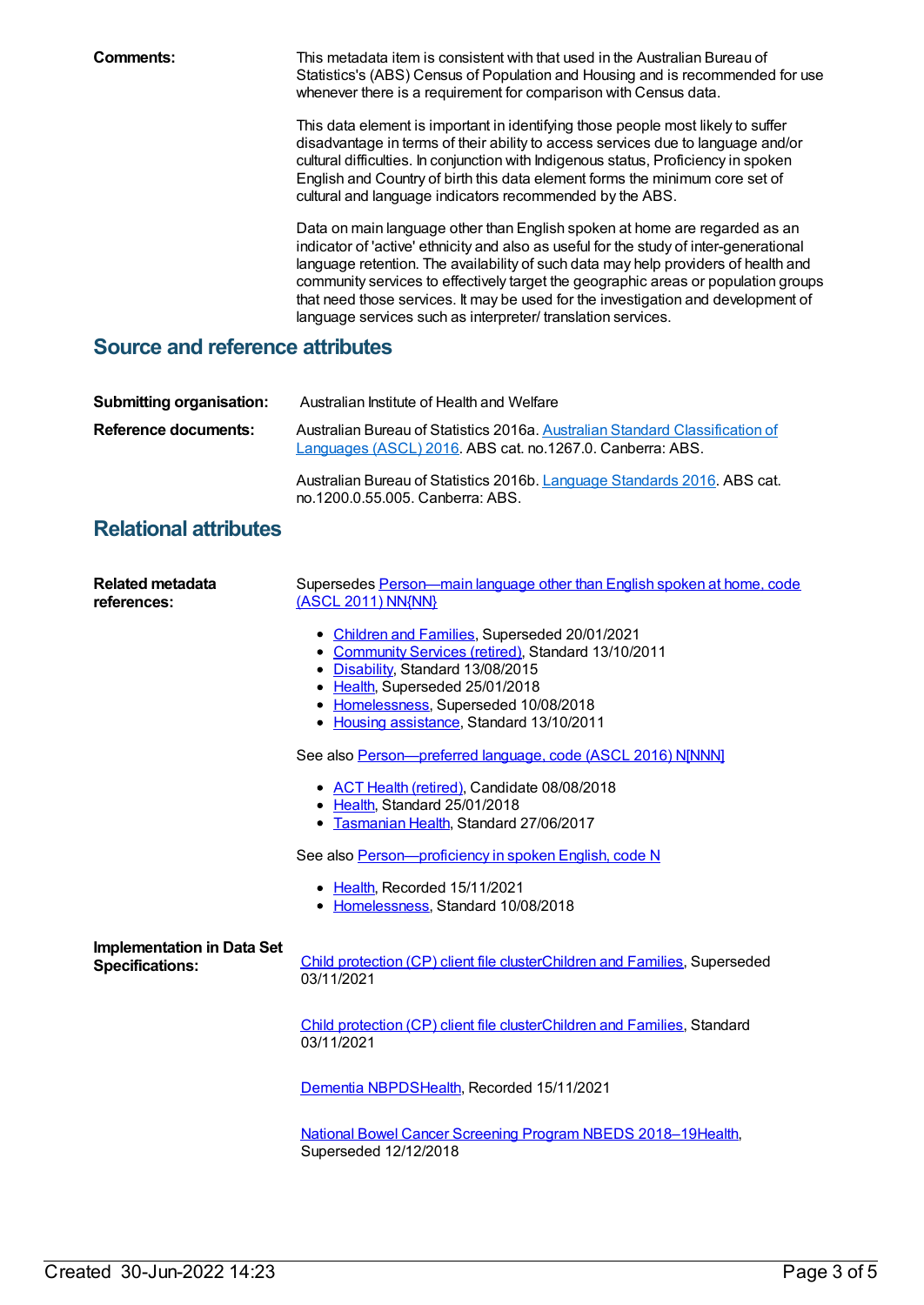*Implementation start date:* 01/07/2018

*Implementation end date:* 30/06/2019

National Bowel Cancer [Screening](https://meteor.aihw.gov.au/content/707481) Program NBEDS 2019–2[0Health](https://meteor.aihw.gov.au/RegistrationAuthority/12), Superseded 16/01/2020

*Implementation start date:* 01/07/2019

*Implementation end date:* 30/06/2020

National Bowel Cancer [Screening](https://meteor.aihw.gov.au/content/715323) Program NBEDS 2020–2[1Health](https://meteor.aihw.gov.au/RegistrationAuthority/12), Superseded 05/02/2021

*Implementation start date:* 01/07/2020

*Implementation end date:* 30/06/2021

National Bowel Cancer [Screening](https://meteor.aihw.gov.au/content/727407) Program NBEDS 2021–2[2Health](https://meteor.aihw.gov.au/RegistrationAuthority/12), Superseded 17/12/2021

*Implementation start date:* 01/07/2021

*Implementation end date:* 30/06/2022

National Bowel Cancer [Screening](https://meteor.aihw.gov.au/content/742048) Program NBEDS 2022–2[3Health](https://meteor.aihw.gov.au/RegistrationAuthority/12), Standard 17/12/2021

*Implementation start date:* 01/07/2022

*Implementation end date:* 30/06/2023

Specialist [Homelessness](https://meteor.aihw.gov.au/content/689064) Services NMDS 2019[-Homelessness](https://meteor.aihw.gov.au/RegistrationAuthority/14), Standard 10/08/2018

*Conditional obligation:*

In the Specialist Homelessness Services NMDS, this item is only asked of clients.

*DSS specific information:*

In the Specialist Homelessness Services NMDS, this data element is collected at the date of presentation.

Where a client is without a home, record main language spoken other than English.

This collection records the ABS classification supplementary code Not Stated (0002).

Your Experience of Service National Best [Endeavours](https://meteor.aihw.gov.au/content/635068) Data Set [Health](https://meteor.aihw.gov.au/RegistrationAuthority/12), Superseded 15/04/2021